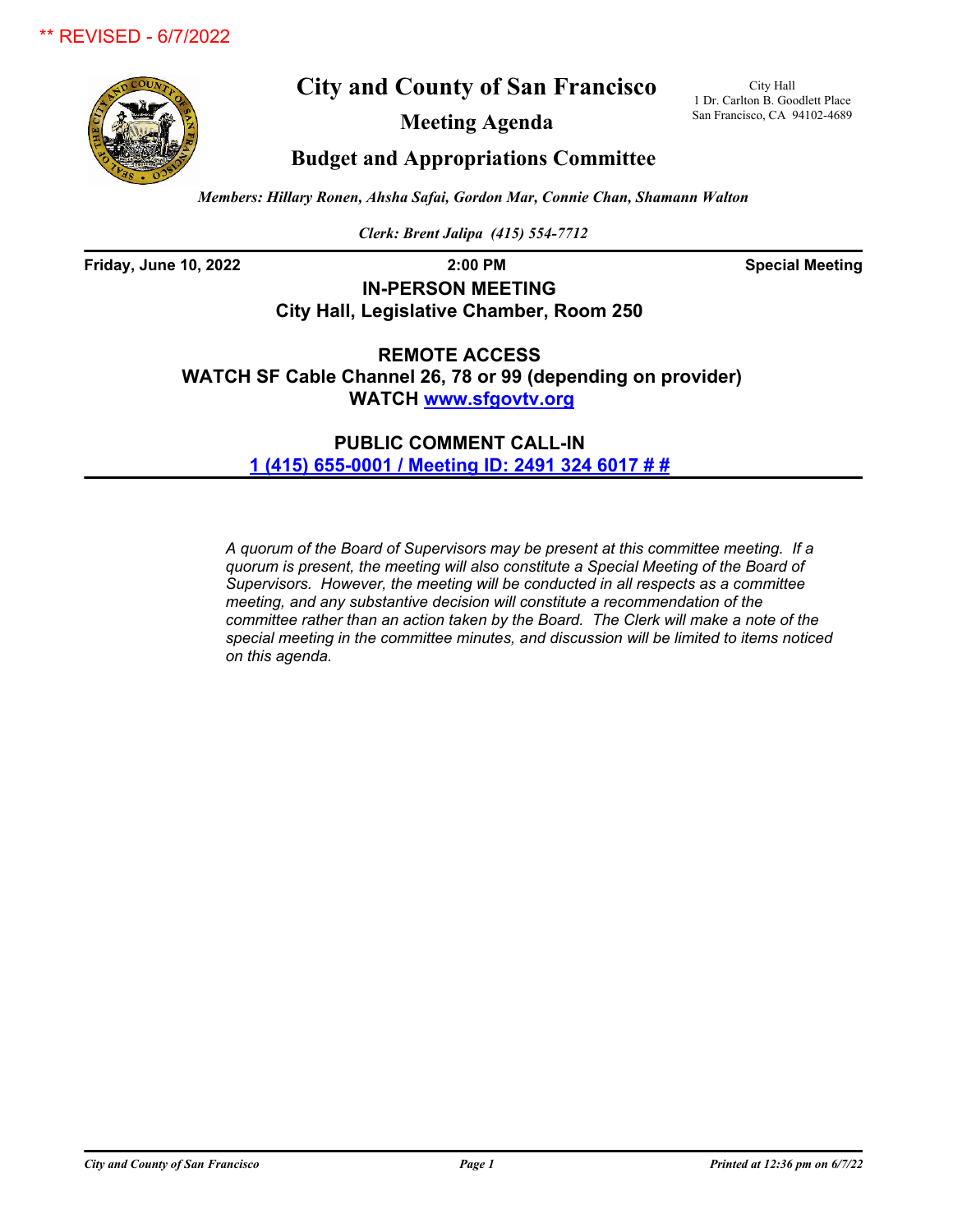### **Remote Access to Information and Participation**

*The Board of Supervisors and its committees will convene hybrid meetings that will allow in-person attendance, remote access, and public comment via teleconference. Visit the SFGovTV website at [\(www.sfgovtv.org\)](www.sfgovtv.org) to stream the live meetings and watch meetings on demand or watch live meetings on San Francisco Cable Channels 26, 78 or 99 (depending on your provider). Members of the public may provide public comment in-person at the above noticed location or remotely via teleconference (detailed instructions available at: [https://sfbos.org/remote-meeting-call\)](https://sfbos.org/remote-meeting-call). Individuals who wish to share documents during a hearing must provide them to the Clerk 48 hours in advance [\(brent.jalipa@sfgov.org\);](mailto:brent.jalipa@sfgov.org) equipment is not available to share hard copy documents received in-person.*

*Members of the public attending in-person may be required to wear masks or adhere to current orders, please visit [https://sfbos.org/in\\_person\\_meeting\\_guidelines](https://sfbos.org/in_person_meeting_guidelines) for the current guidelines.*

*Members of the public may also submit their comments by email to: [brent.jalipa@sfgov.org;](mailto:brent.jalipa@sfgov.org) all comments received will be made a part of the official record. Regularly scheduled Budget and Finance Committee Meetings begin at 10:30 a.m. every Wednesday of each month. Committee agendas and their associated documents are available at [https://sfbos.org/committees.](https://sfbos.org/committees)*

*PUBLIC COMMENT CALL IN [1 \(415\) 655-0001 / Meeting ID: 2491 324 6017 # #](tel:+14156550001,,24913246017#,,#) (Press \*3 to enter the speaker line)*

*Please visit the Board's website [\(www.sfbos.org\)](https://sfbos.org) regularly to be updated on the current situation as it affects the legislative process. For more information contact the Clerk, Brent Jalipa, at (415) 554-7712 or [brent.jalipa@sfgov.org.](mailto:brent.jalipa@sfgov.org)*

# **ROLL CALL AND ANNOUNCEMENTS**

# **COMMUNICATIONS**

# **AGENDA CHANGES**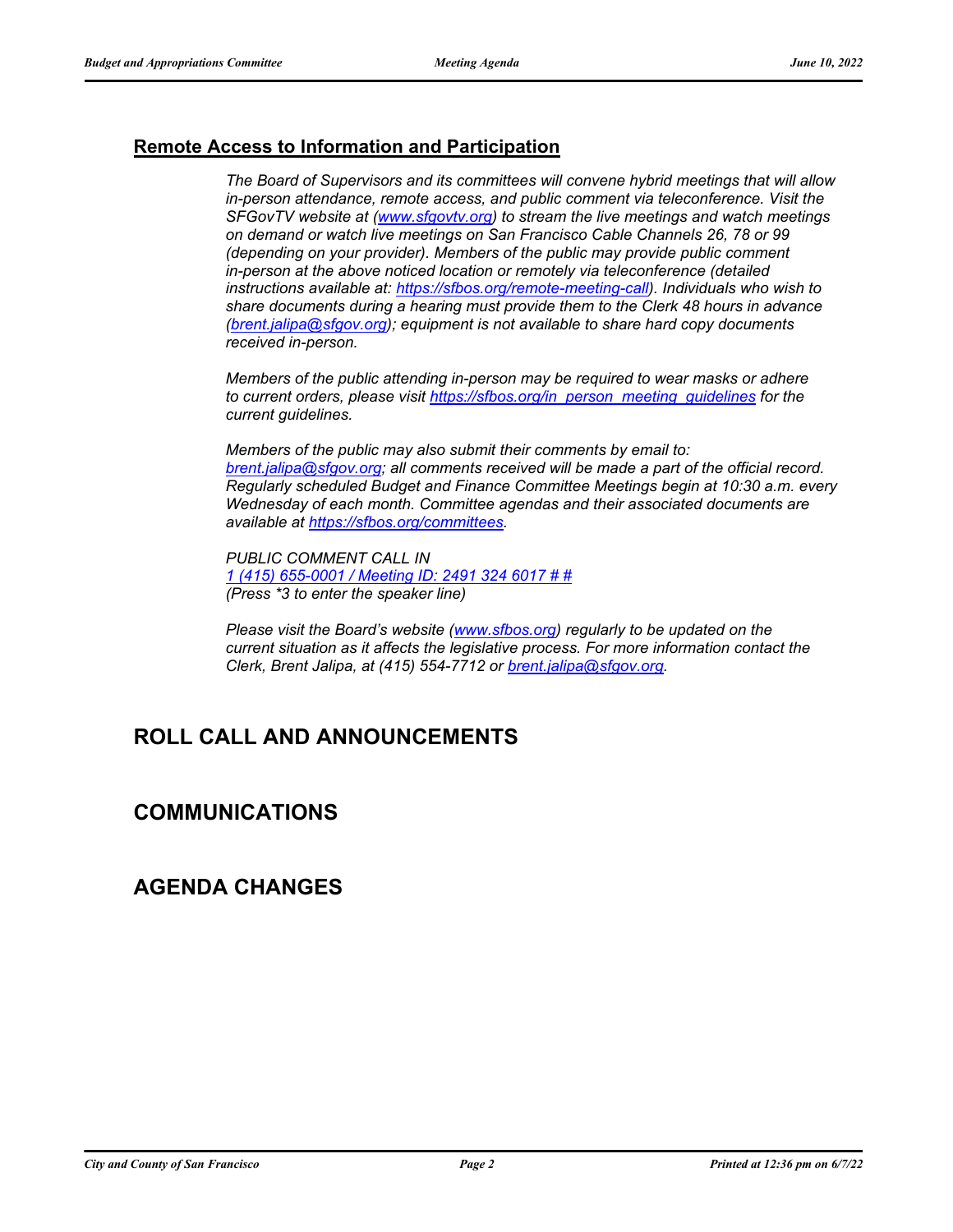# **REGULAR AGENDA**

## **1. [220665](http://sfgov.legistar.com/gateway.aspx?m=l&id=38857) [Hearing - Mayor's Proposed Interim Budget for Departments - FYs 2022-2023 and 2023-2024]**

### **Sponsor: Mayor**

Hearing to consider the Mayor's Proposed Interim Budget for the Departments of the City and County of San Francisco for Fiscal Years (FYs) 2022-2023 and 2023-2024.

6/1/22; RECEIVED.

6/7/22; RECEIVED AND ASSIGNED to the Budget and Appropriations Committee.

## **2. [220666](http://sfgov.legistar.com/gateway.aspx?m=l&id=38858) [Proposed Interim Budget and Appropriation Ordinance for Departments - FYs 2022-2023 and 2023-2024]**

#### **Sponsor: Mayor**

Proposed Interim Budget and Appropriation Ordinance appropriating all estimated receipts and all estimated expenditures for Departments of the City and County of San Francisco as of June 1, 2022, for the Fiscal Years (FYs) ending June 30, 2023, and June 30, 2024.

6/1/22; RECEIVED.

6/7/22; ASSIGNED to the Budget and Appropriations Committee.

*The Chair intends to entertain a motion to refer this item to the full Board as a Committee Report for consideration on June 14, 2022.* \*\*

## **3. [220667](http://sfgov.legistar.com/gateway.aspx?m=l&id=38859) [Proposed Interim Annual Salary Ordinance - FYs 2022-2023 and 2023-2024]**

### **Sponsor: Mayor**

Proposed Interim Annual Salary Ordinance enumerating positions in the Annual Budget and Appropriation Ordinance for the Fiscal Years (FYs) ending June 30, 2023, and June 30, 2024, continuing, creating, or establishing these positions; enumerating and including therein all positions created by Charter or State law for which compensations are paid from City and County funds and appropriated in the Annual Appropriation Ordinance; authorizing appointments or continuation of appointments thereto; specifying and fixing the compensations and work schedules thereof; and authorizing appointments to temporary positions and fixing compensations.

6/1/22; RECEIVED.

6/7/22; ASSIGNED to the Budget and Appropriations Committee.

*The Chair intends to entertain a motion to refer this item to the full Board as a Committee Report for consideration on June 14, 2022.* \*\*

### **4. [220555](http://sfgov.legistar.com/gateway.aspx?m=l&id=38747) [Hearing - Shared School Yard Program Updates]**

#### **Sponsor: Chan**

Hearing on updates and progress on the Shared School Yard Program; and requesting the San Francisco Unified School District to report.

5/10/22; RECEIVED AND ASSIGNED to the Youth, Young Adult, and Families Committee.

5/18/22; REFERRED TO DEPARTMENT.

6/6/22; TRANSFERRED to the Budget and Appropriations Committee.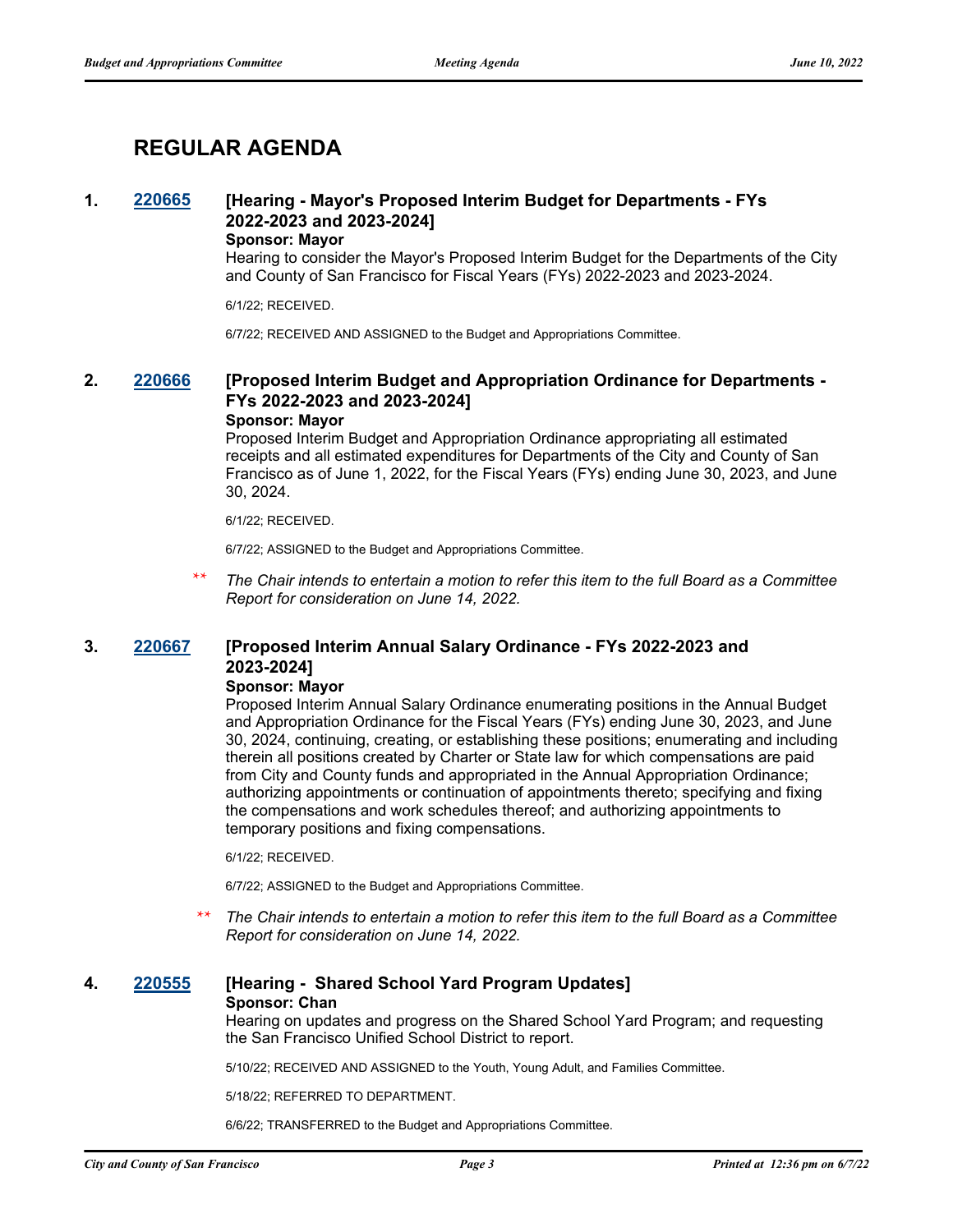# **ADJOURNMENT**

# **LEGISLATION UNDER THE 30-DAY RULE**

*NOTE: The following legislation will not be considered at this meeting. Board Rule 3.22 provides that when an Ordinance or Resolution is introduced which would CREATE OR REVISE MAJOR CITY POLICY, the Committee to which the legislation is assigned shall not consider the legislation until at least thirty days after the date of introduction. The provisions of this rule shall not apply to the routine operations of the departments of the City or when a legal time limit controls the hearing timing. In general, the rule shall not apply to hearings to consider subject matter when no legislation has been presented, nor shall the rule apply to resolutions which simply URGE action to be taken.*

*(There is no legislation pending under the 30-Day Rule.)*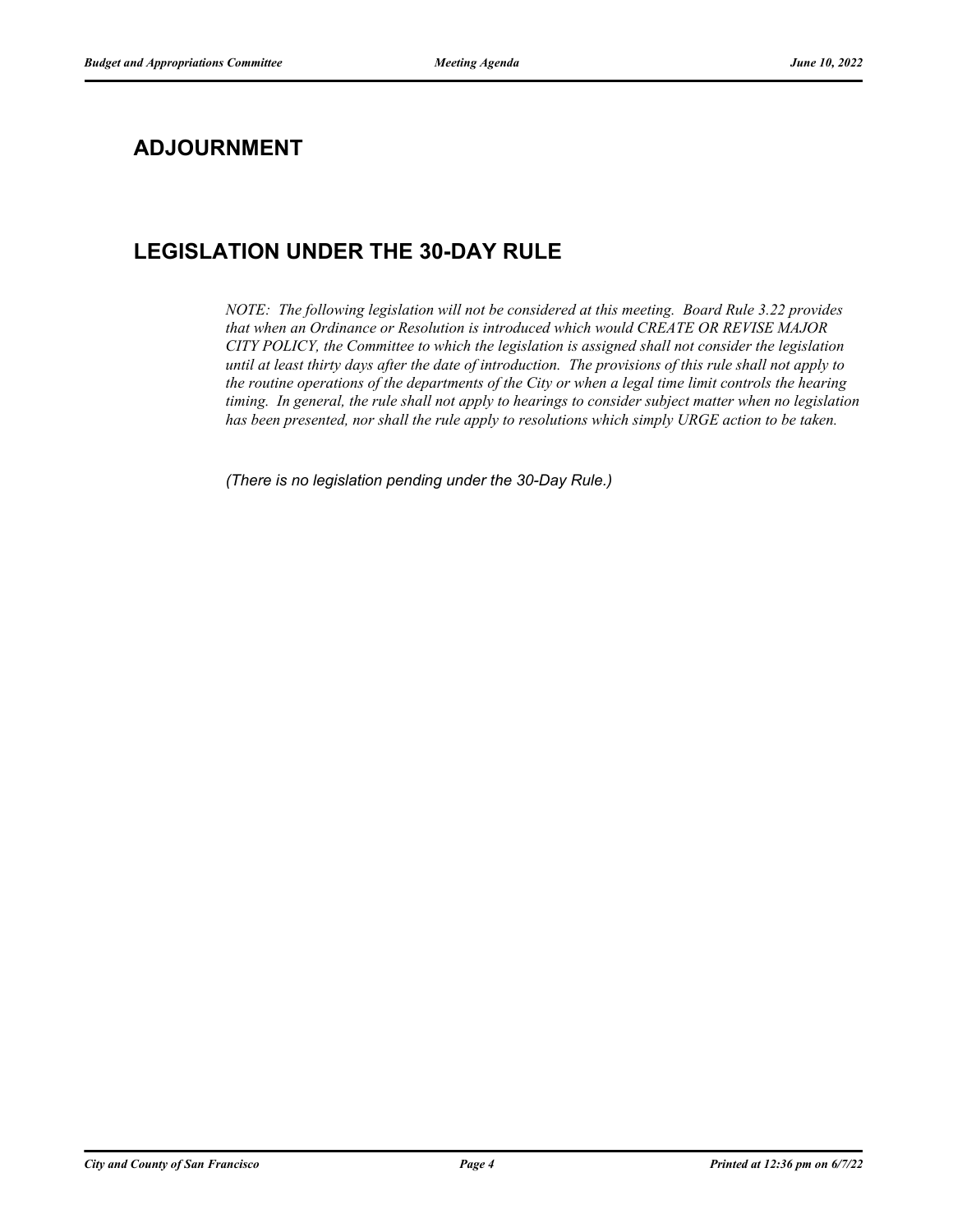#### **Agenda Item Information**

Each item on the Consent or Regular agenda may include the following documents:

1) Legislation

2) Budget and Legislative Analyst report

3) Department or Agency cover letter and/or report

4) Public correspondence

These items are available for review at City Hall, 1 Dr. Carlton B. Goodlett Place, Room 244, Reception Desk or at https://sfbos.org/legislative-research-center-lrc.

#### **Meeting Procedures**

The Board of Supervisors is the legislative body of the City and County of San Francisco. The Board has several standing committees where legislation is the subject of hearings at which members of the public are urged to testify. The full Board does not hold a second public hearing on measures which have been heard in committee.

Board procedures do not permit: 1) persons in the audience to vocally express support or opposition to statements by Supervisors or by other persons testifying; 2) ringing and use of cell phones, pagers, and similar sound-producing electronic devices; 3) bringing in or displaying signs in the meeting room; and 4) standing in the meeting room. Each member of the public will be allotted the same maximum number of minutes to speak as set by the President or Chair at the beginning of each item or public comment, excluding City representatives; except that public speakers using interpretation assistance will be allowed to testify for twice the amount of the public testimony time limit. If simultaneous interpretation services are used, speakers will be governed by the public testimony time limit applied to speakers not requesting interpretation assistance. Members of the public who want a document displayed should provide in advance of the meeting to the Clerk of the Board (bos.legislation@sfgov.org), clearly state such during testimony, and subsequently request the document be removed when they want the screen to return to live coverage of the meeting. Hard copy documents may no be shared during in-person meetings.

IMPORTANT INFORMATION: The public is encouraged to testify at Committee meetings. Persons unable to attend the meeting may submit to the City, by the time the proceedings begin, written comments regarding the agenda items. These comments will be made a part of the official public record and shall be brought to the attention of the Board of Supervisors. Written communications expected to be made a part of the official file should be submitted to the Clerk of the Board or Clerk of a Committee: 1 Dr. Carlton B. Goodlett Place, Room 244, San Francisco, CA 94102. Communications which are not received prior to the hearing may be delivered to the Clerk of the Board or Clerk of the Committee and will be shared with the Members.

COPYRIGHT: All system content that is broadcasted live during public proceedings is secured by High-bandwidth Digital Content Protection (HDCP), which prevents copyrighted or encrypted content from being displayed or transmitted through unauthorized devices. Members of the public who wish to utilize chamber digital, audio and visual technology may not display copyrighted or encrypted content during public proceedings.

AGENDA PACKET: Available on the internet at https://www.sfbos.org/meetings. Meetings are cablecast on SFGovTV, the Government Channel, at www.sfgovtv.org or Cable Channels 26, 78 or 99 (depending on your provider). For USB copies call (415) 554-4188.

LANGUAGE INTERPRETERS: Language services are available in Spanish, Chinese and Filipino at all regular and special Board and Committee meetings if made at least 48 hours in advance of the meeting to help ensure availability. For more information or to request services: Contact Wilson Ng or Arthur Khoo at (415) 554-5184.

傳譯服務: 所有常規及特別市參事會會議和常務委員會會議將提供西班牙文, 中文以及菲律賓文的傳譯服務, 但必須 在會議前最少48小時作出請求, 以確保能獲取到傳譯服務. 將因應請求提供交替傳譯服務, 以便公眾向有關政府機構 發表意見. 如需更多資訊或請求有關服務, 請致電(415) 554-5184聯絡我們.

AVISO EN ESPAÑOL: Los servicios de idiomas están disponibles en español, chino, y filipino en todas las reunions regulares y reuniones especiales de la Junta, de los Comités, si se solicita por lo menos 48 horas antes de la reunión para ayudar a garantizar su disponibilidad. Para más información o solicitar servicios, por favor contactar a (415) 554-5184.

PAUNAWA: Mayroong serbisyong pang-wika sa Espanyol, Tsino at Pilipino para sa lahat ng mga regular at espesyal na pagpupulong ng Board, at Komite ng Board. Sa kasalukuyan, mayroong serbisyo sa wikang Pilipino na maaaring hilingin, 48